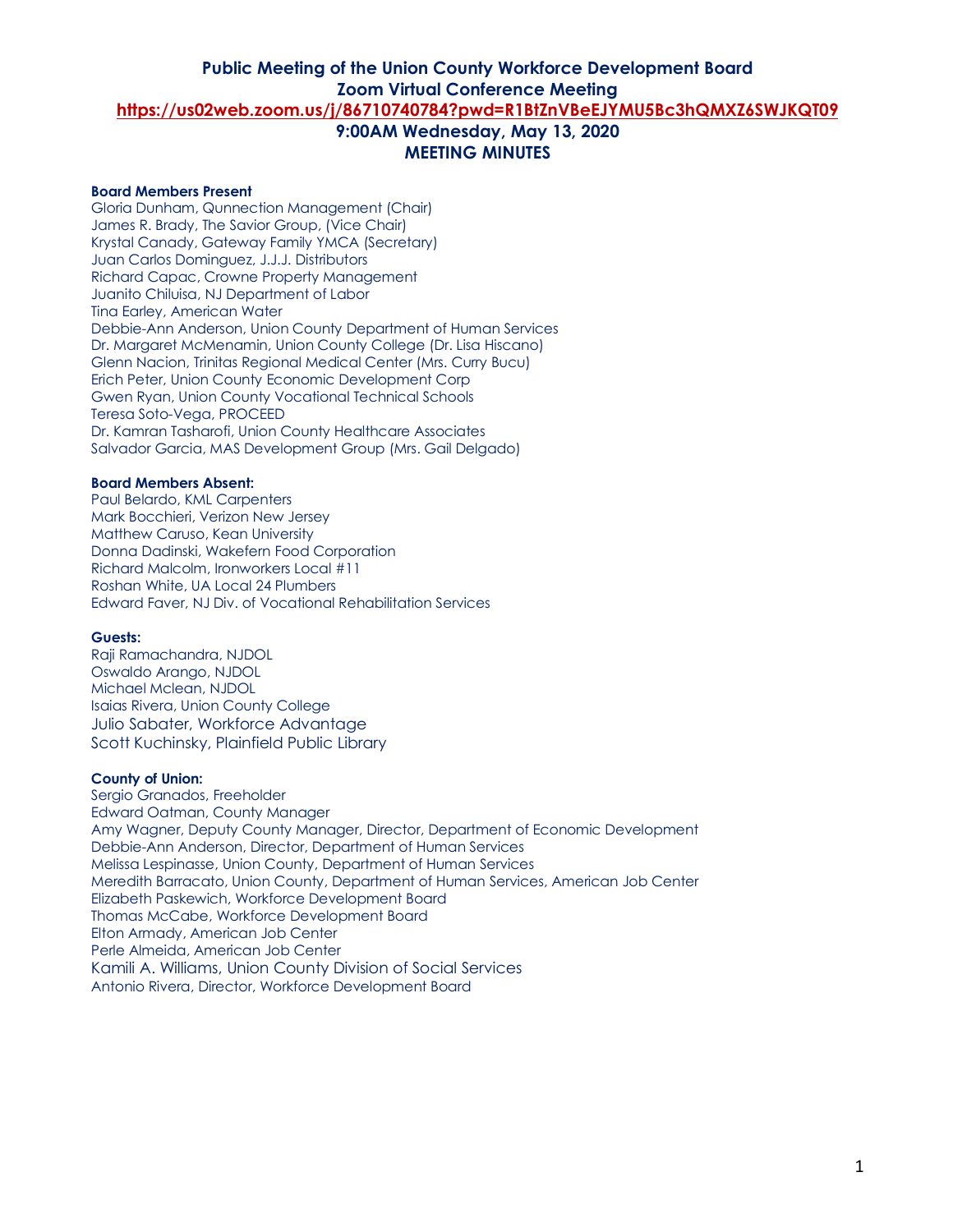## I. **Call to Order & Welcome**

The meeting was called to order by Gloria Durham, Chairwoman, Workforce Development Board, at 9:05AM.

### II. **Pledge of Allegiance**

The Pledge of Allegiance to the flag of the United State of America was recited.

### III. **Open Public Meetings Act**

The Open Public Meetings Act Statement below was read by Elizabeth Paskewich into the record:

PURSUANT TO THE REQUIREMENTS OF N.J.S.A. 10:4-10 OF THE OPEN PUBLIC MEETINGS ACT, ADEQUATE NOTICE OF THIS MEETING OF THE UNION COUNTY WORKFORCE DEVELOPMENT BOARD HAS BEEN GIVEN BY MAILING THE YEAR 2020 ANNUAL MEETING SCHEDULE TO THE NEWSPAPERS CIRCULATING WITHIN THE COUNTY OF UNION AND DESIGNATED TO RECEIVE SUCH NOTICE, AND BY POSTING THE YEAR 2020 ANNUAL MEETING SCHEDULE IN THE COUNTY COURT HOUSE, THE UNION COUNTY WORKFORCE DEVELOPMENT BOARD WEBSITE, AND BY FILING THE YEAR 2020 ANNUAL MEETING SCHEDULE WITH THE OFFICE OF THE COUNTY CLERK.

FURTHERMORE, ADEQUATE NOTICE OF THE LOCATION OF THIS MEETING HAS BEEN GIVEN BY PROVIDING AT LEAST FORTY-EIGHT HOUR NOTICE TO THE NEWSPAPERS CIRCULATING WITHIN THE COUNTY OF UNION AND DESIGNATED TO RECEIVE SUCH NOTICE AND BY POSTING THE SAID NOTICE AT LEAST FORTY-EIGHT HOURS PRIOR TO THIS MEETING IN THE COURT HOUSE, THE UNION COUNTY WORKFORCE DEVELOPMENT BOARD WEBSITE, AND BY FILING THE NOTICE AT LEAST FORTY-EIGHT HOURS IN ADVANCE OF THIS MEETING WITH OFFICE OF THE COUNTY CLERK.

THE OPEN PUBLIC MEETINGS ACT STATEMENT SHALL BE ENTERED IN FULL IN THE MINUTES OF THIS MEETING.

### IV. **Roll Call**

Elizabeth Paskewich conducted the roll-call of the UCWDB members in attendance. Union County employees present and guests were acknowledged on the record, as reflected on page one of these minutes.

# V. **Approval of the Minutes**

*Chairwoman Gloria Durham requested a motion to approve the January 29, 2020 Minutes of the Union County Workforce Development Board. Dr. Kamran Tasharofi made a motion to approve the minutes. Richard Capac seconded the motion. The motion was approved unanimously.* 

## VI. **Budget & Expense Report**

Thomas McCabe presented the Budget and Expense Report, through March 31, 2020. The report as presented is attached to these minutes.

## VII. **Resolutions of the Union County Workforce Development Board**

*Director Antonio Rivera presented a general overview of the initial unemployment insurance claims filed by Union County Residents from March 21, 2020 through May 2, 2020. Rivera then transitioned the discussion to the resolutions being presented to the UCWDB, as previously issued to the board and the public for review through the Google Drive meeting folders.*

*Elizabeth Paskewich presented Resolution No. 2020-04 for the approval of the board.* 

a. **Resolution No. 2020-04:** RESOLUTION OF THE UCWDB TO RATIFY AND TO REAFFIRM THE UCWDB EXECUTIVE COMMITTEE'S RESOLUTION TO AWARD A CONTRACT TO THE INTERNATIONAL RESCUE COMMITTEE AS AN AFFILIATED AMERICAN JOB CENTER SITE OPERATOR FOR EMPLOYMENT AND TRAINING SERVICES TO REFUGEES RESETTLED IN UNION COUNTY.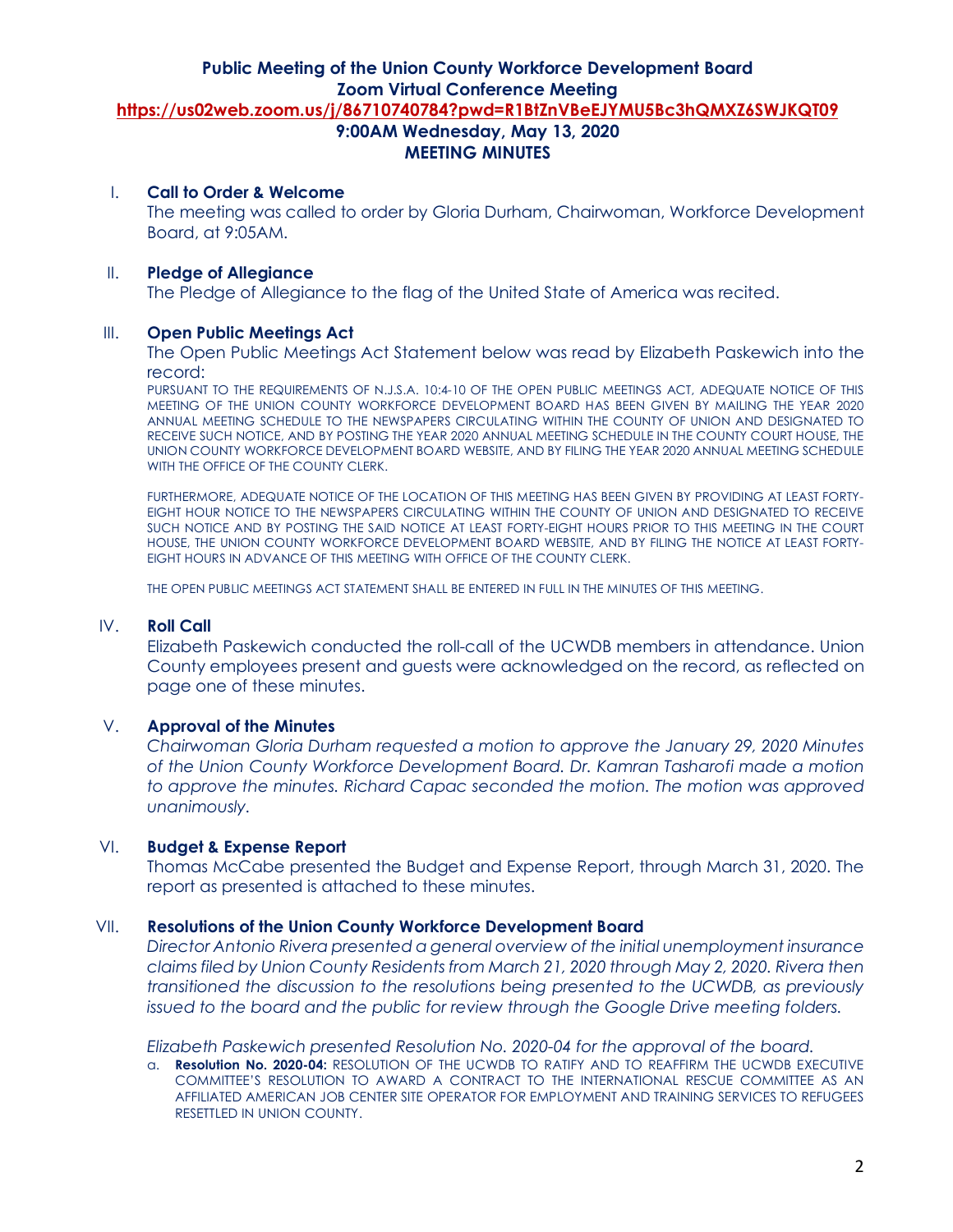*Chairwoman Gloria Durham requested a motion to approve Resolution No. 2020-04. Krystal Canady made a motion to approve Resolution No. 2020-04. Vice Chairman James Brady seconded the motion. The motion to approve the Resolution was approved unanimously.* 

*Elizabeth Paskewich presented Resolution No. 2020-05 for the approval of the board.* 

b. **Resolution No. 2020-05:** RESOLUTION OF THE UCWDB TO RATIFY AND TO REAFFIRM THE UCWDB EXECUTIVE COMMITTEE'S RESOLUTION TO AWARD A CONTRACT TO THE PLAINFIELD PUBLIC LIBRARY TO PROVIDE EVENING TRAINING IN INTERNET AND COMPUTING CORE (IC3) CERTIFICATION AND MICROSOFT OFFICE CERTIFICATION PROGRAMS TO UNDEREMPLOYED AND INCUMBENT WORKERS.

*Chairwoman Gloria Durham requested a motion to approve Resolution No. 2020-05. Erich Peter made a motion to approve Resolution No. 2020-05. Dr. Kamran Tasharofi seconded the motion. The motion to approve the Resolution was approved unanimously.* 

*Director Antonio Rivera presented Resolution No. 2020-06 for the approval of the board.* 

c. **Resolution No. 2020-06:** RESOLUTION OF THE UCWDB APPROVING THE MEMORANDUM OF UNDERSTANDING AND THE INFRASTRUCTURE FUNDING AGREEMENT OF THE AMERICAN JOB CENTER PARTNERS 2020.

*Chairwoman Gloria Durham requested a motion to approve Resolution No. 2020-06. Krystal Canady made a motion to approve Resolution No. 2020-06. Richard Capac seconded the motion. The motion to approve the Resolution was approved unanimously.* 

*Thomas McCabe and Director Antonio Rivera presented Resolution No. 2020-07 for the approval of the board.* 

d. **Resolution No. 2020-07:** RESOLUTION OF THE UCWDB AUTHORIZING MODIFICATIONS TO THE PY2019 UNION COUNTY WORKFORCE AREA BUDGET.

*Chairwoman Gloria Durham requested a motion to approve Resolution No. 2020-07. Dr. Kamran Tasharofi made a motion to approve Resolution No. 2020-07. Juan Carlos Dominguez seconded the motion. The motion to approve the Resolution was approved unanimously.* 

*Thomas McCabe and Director Antonio Rivera presented Resolution No. 2020-08 for the approval of the board.* 

e. **Resolution No. 2020-08:** RESOLUTION OF THE UCWDB AUTHORIZING THE TRANSFER OF WORKFORCE INNOVATION AND OPPORTUNITY ACT (WIOA) EXPENSES FROM PROGRAM YEAR 2019 TO PROGRAM YEAR 2018.

*Chairwoman Gloria Durham requested a motion to approve Resolution No. 2020-08. Dr. Kamran Tasharofi made a motion to approve Resolution No. 2020-08. Teresa Soto Vega seconded the motion. The motion to approve the Resolution was approved unanimously.* 

## VIII. **American Job Center Report**

*The report submitted by AJC Director Elton Armady is attached these minutes.*

### IX. **Old Business**

*No old business was discussed.*